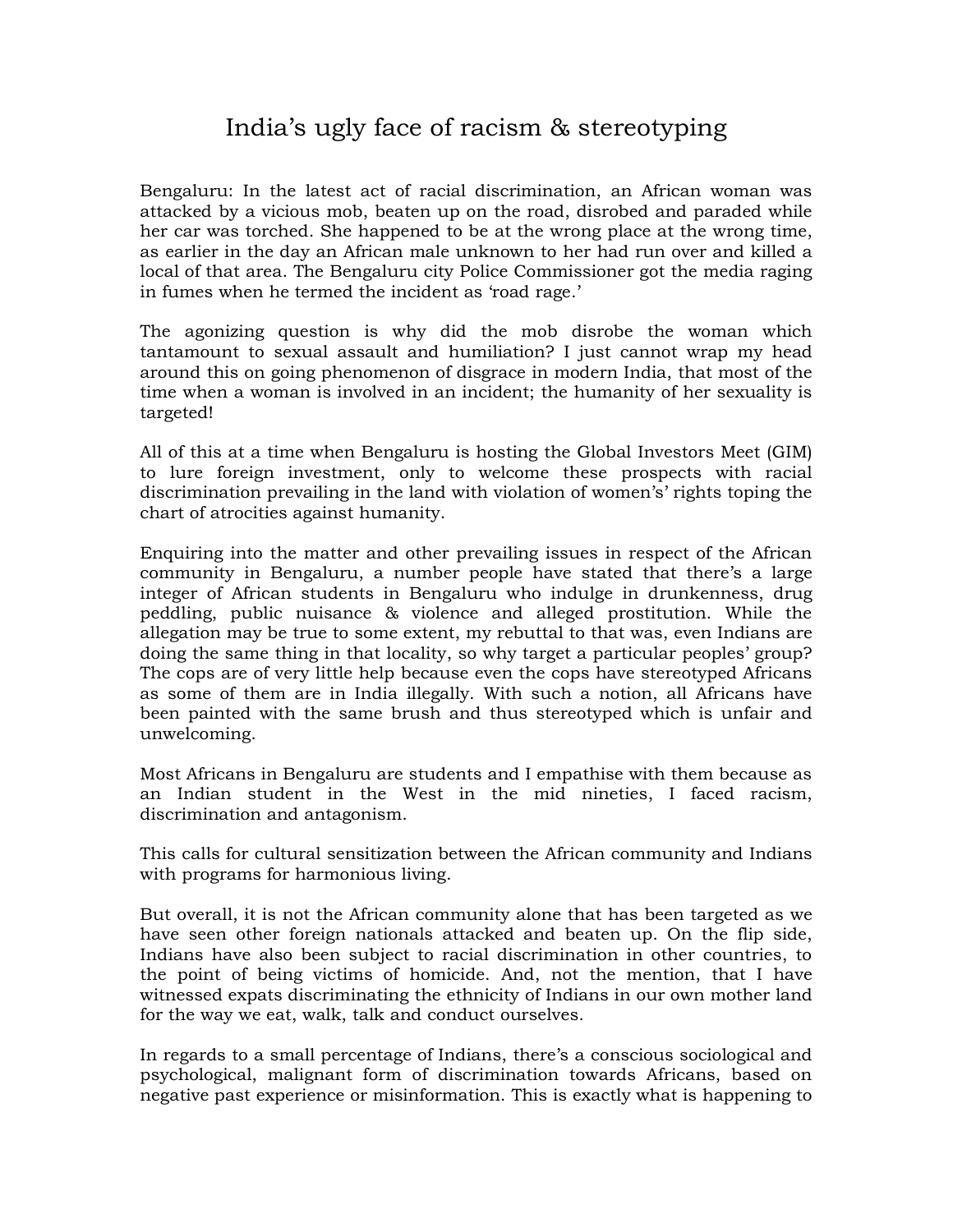Muslims in Europe that due to extremists, evangelical radicals and fanatics, people are confused as to what exactly is true Islam and because of this confusion, the community has been stereotyped.

The UN Secretary General Ban Ki-moon stated that "Defeating racism, tribalism, intolerance and all forms of discrimination will liberate us all, victim and perpetrator alike."

According to the United Nations International Convention on the Elimination of All Forms of Racial Discrimination, "the term "racial discrimination" shall mean any distinction, exclusion, restriction, or preference based on race, colour, descent, or national or ethnic origin that has the purpose or effect of nullifying or impairing the recognition, enjoyment or exercise, on an equal footing, of human rights and fundamental freedoms in the political, economic, social, cultural or any other field of public life."

A citizen of a respective country needs to understand that when an expatriate resides in their country, they bring along with them their inextricable culture and heritage with the hope that their new abode would welcome such integration. As expats progress in their new habitat, they tend to integrate themselves and feel at home – that is what social adaptation is all about, because humans are social animals. Citizens have an obligation to respect foreigners and enjoy their inculturation.

According to the United Nations convention, there is no distinction between the terms ethnic discrimination and racial discrimination as in many cultures, it is one and the same. Superiority based on racial dispensation is morally condemnable, socially unjust and treacherous as it leads to ethnic profiling. Discrimination can never be justified in any shape or form.

Anti-national or demographic phobias and prejudices are communicated with ethnic stereotypes and sometimes through ethnic jokes. In India, we crack Sardarji or Malayali jokes and ironically, these segments of people do very well for themselves – the joke is now on the joker!

But is stereotyping and racial discrimination something new or have we always targeted certain people based on their nationality or demography? Well, let's look at India: In India, we discriminate between North East Indians and the rest of India, we discriminate between North Indians and South Indians, we discriminate between one southern state and another, we discriminate between East Bangaluru and South Bangaluru and politicians feast on caste based politics, while we citizens feed them on a racial platter.

Nobel Peace Prize winner, Malala Yousafzai said it well "There should be no discrimination against languages people speak, skin colour, or religion."

In conclusion, may the wise words of Babasaheeb - Dr. B.R. Ambedkar, one of India's greatest social reformers be echoed "What are we having this liberty for? We are having this liberty in order to reform our social system, which is full of